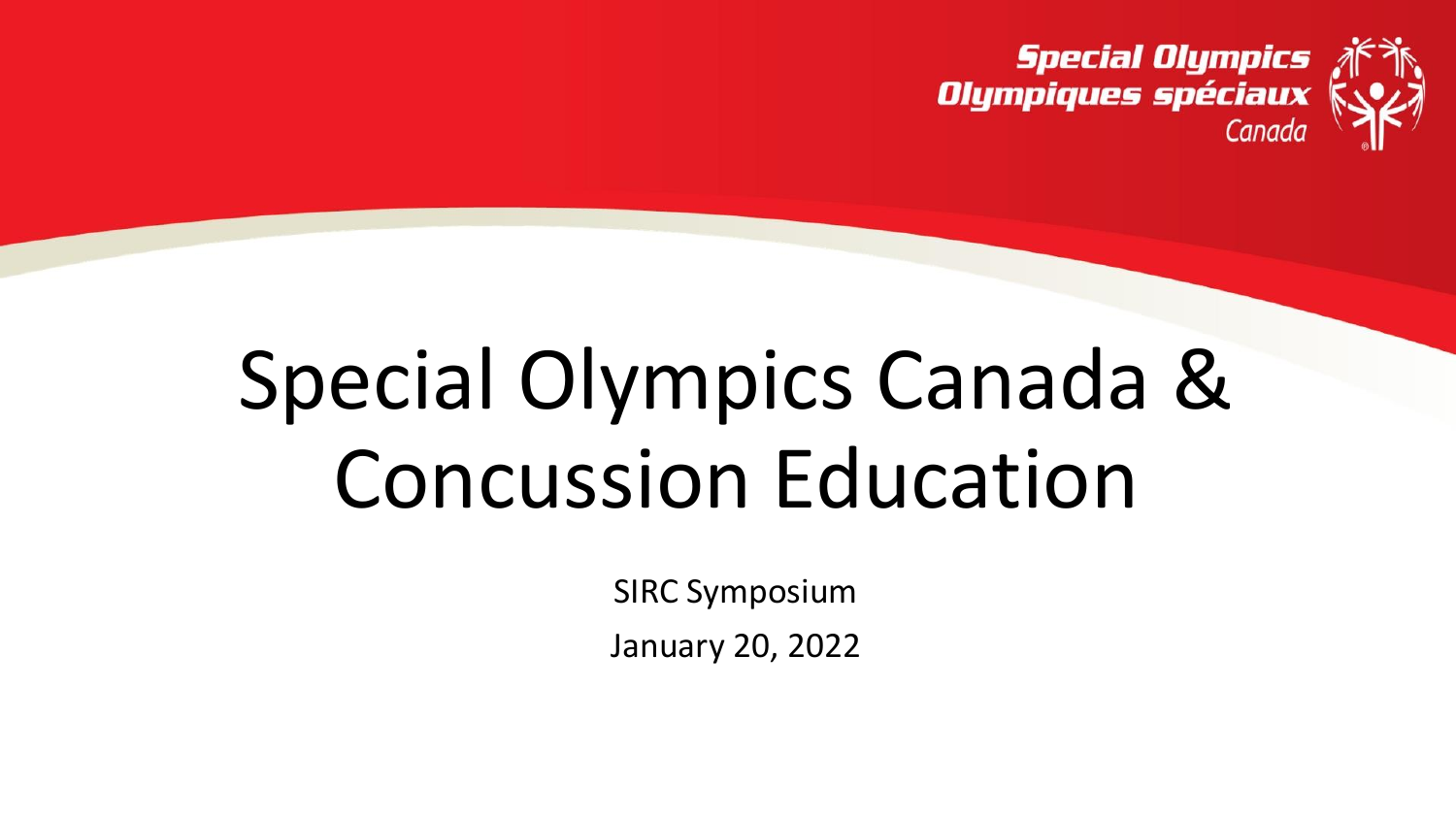## Who we are

#### **Our Mission**

• Special Olympics Canada is dedicated to enriching the lives of Canadians with an intellectual disability through sport.

#### **Our Vision**

• Our vision is that sport will open hearts and minds towards people with intellectual disabilities and create inclusive communities all across Canada.

#### **Our Values**

- **Empowerment**: We create opportunities to pursue full potential
- **Excellence:** We elevate standards and performance
- **Respect:** We operate in an environment of cooperation, collaboration and dignity
- **Diversity:** We honour what is unique in each individual
- **Inclusion:** We foster inclusive communities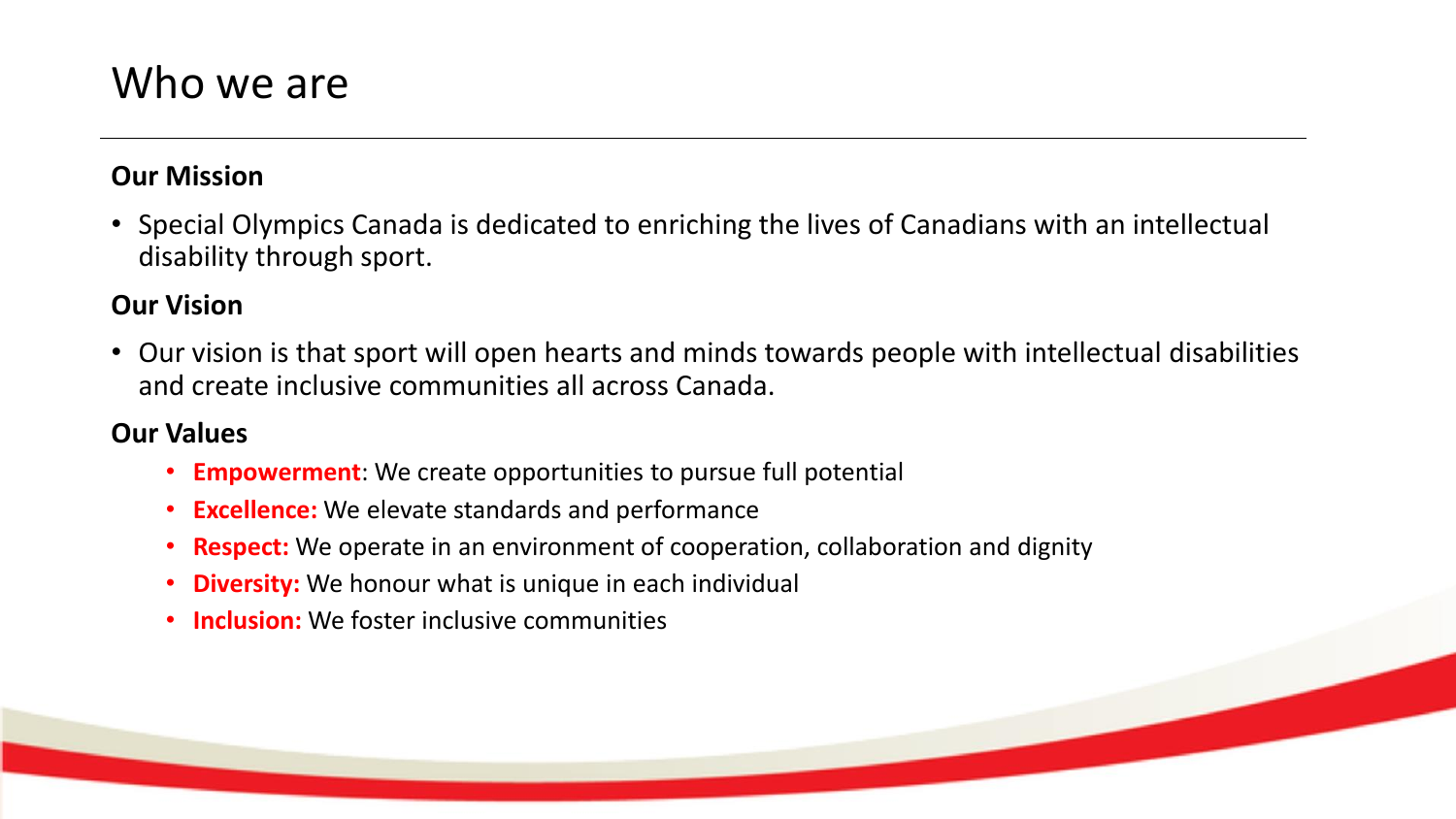## Special Olympics in Canada

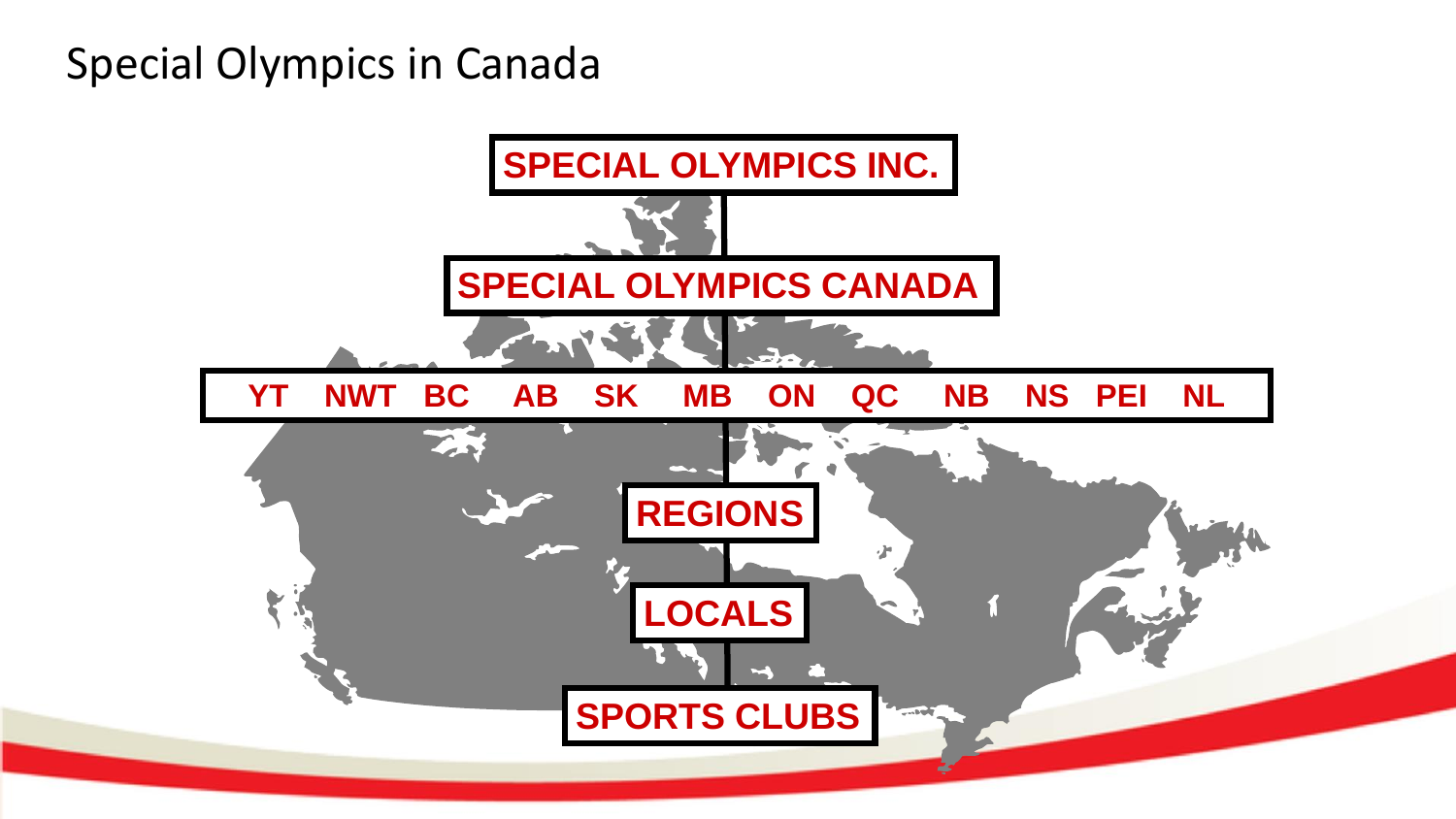#### Our numbers (based on August 2019, pre-pandemic)



athlete participations; most athletes participate in 2+ sports (ages 2-70+) *93,000+ ( 4 9 , 3 9 2 i n d i v i d u a l s )*



*22,876*

volunteers, including more than 14,000 trained coaches



*6,133*

sport programs running daily. 18 summer and winter sports offered year-round



*343*

communities across Canada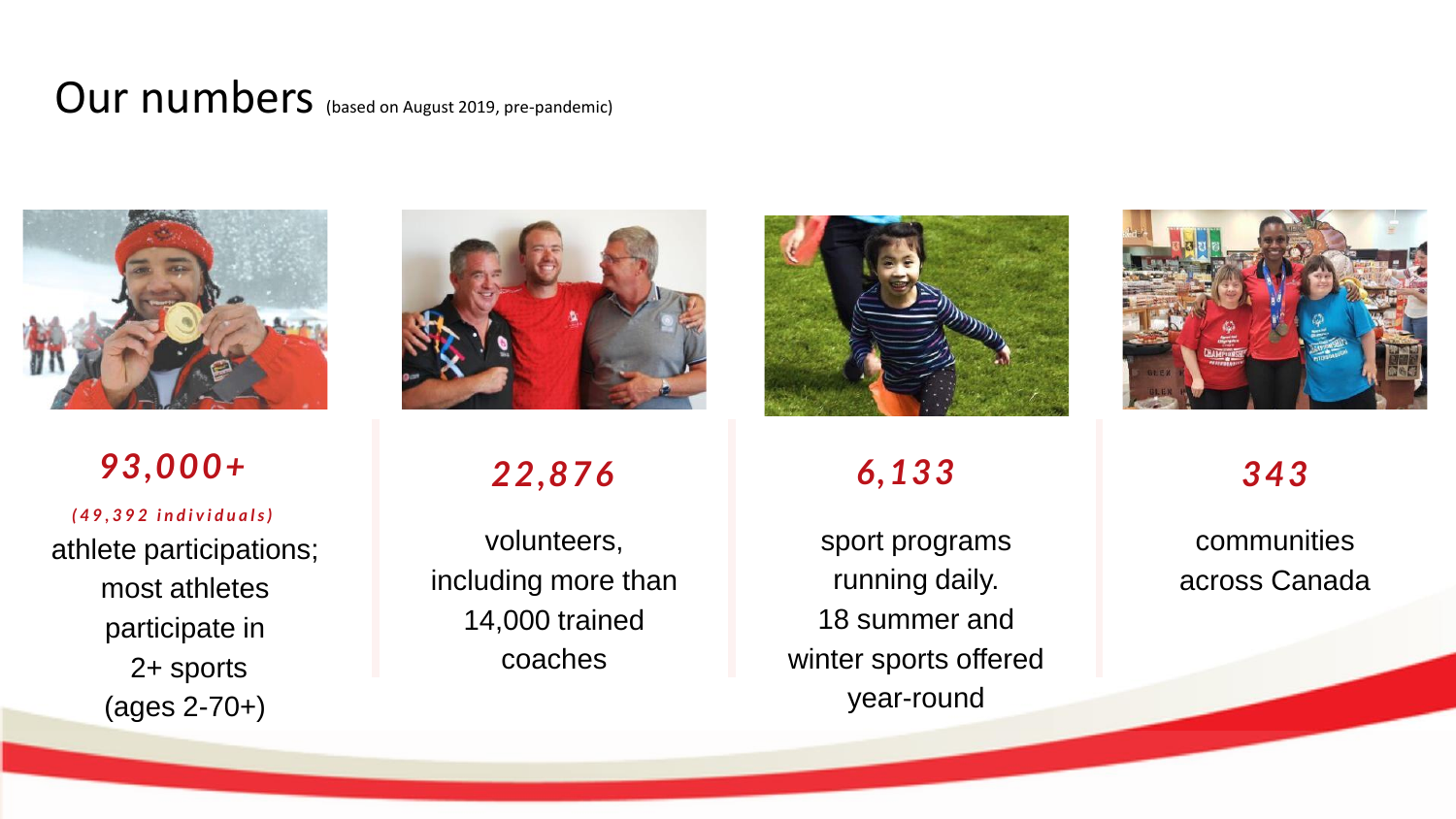# HOW IT STARTED

- Need to have protocols in place for our National Games in early 2020
	- Worked in collaboration with Parachute to develop concussion protocols and a recognition tool specifically for the Games
	- Held information session with our 12 Chefs de Mission pre-Games
	- Reviewed protocols at head coaches meeting prior to start of the Games
	- Held separate training for Games medical team
	- Piloted the use of an online tool called PRIVIT

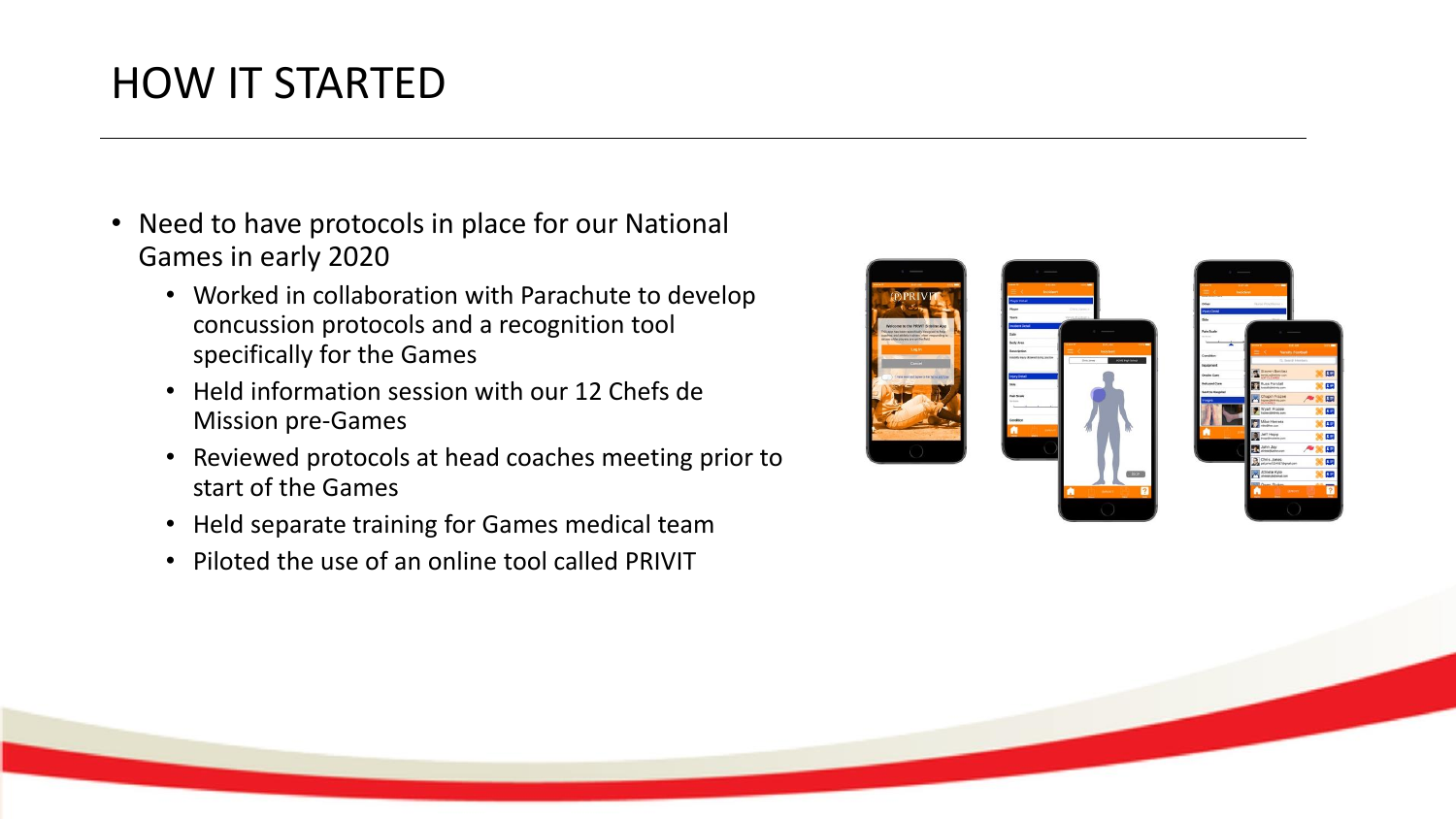## PAN-CANADIAN APPROACH

- Following the Games, enlisted the help of Parachute to develop a Pan-Canadian policy, protocols and recognition tool that SOC and our 12 Chapters would follow
- Adapted the existing Parachute tools
	- Customized them to work for a multi-sport organization
	- Tweaked the language to ensure our stakeholders would be able to understand
	- Addressed verbal and non-verbal athletes when identifying signs of a concussion
	- Changed the memory questions to better suit our athletes
		- What venue are we at today vs. Where are we now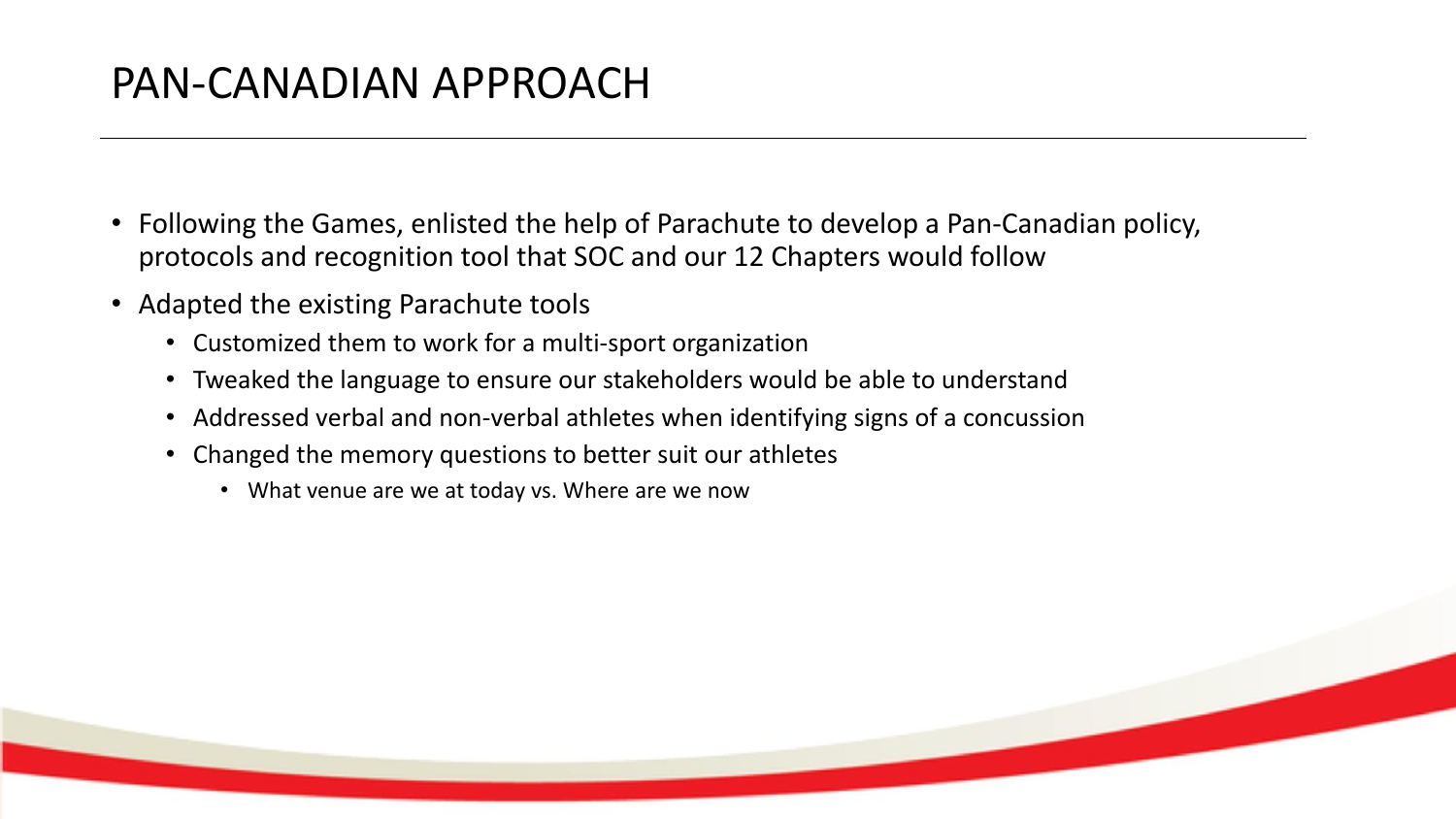# ATHLETE EDUCATION

- Our athletes are both high and low functioning and they all learn and comprehend in different ways
- Enlisted the help of our Canadian Athlete Leadership Council (CALC) to develop athlete guidelines specific to Special Olympics athletes
	- Initial guidelines were drafted by SOC and Parachute
	- CALC reviewed and provided feedback on readability and comprehension of the written document
	- Educational video was developed to accompany guidelines

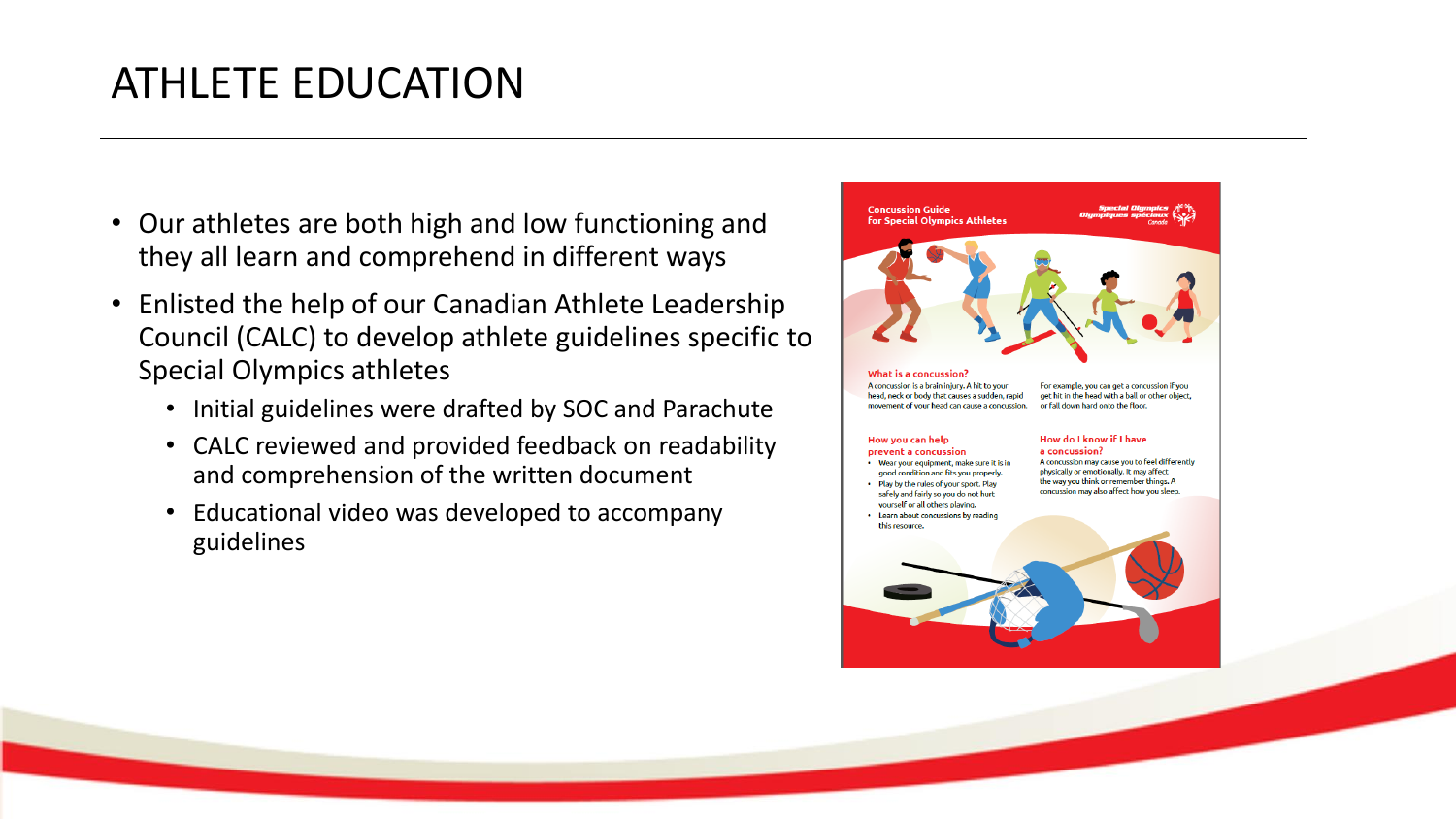## NATIONAL TEAM PROGRAM

- Now using Privit as the registration portal for our National Team (we have an EN & FR version)
- Allows us to capture personal information and have our team members sign various forms
- Specific concussion protocols for our National Team will be incorporated into our Emergency Action Plan

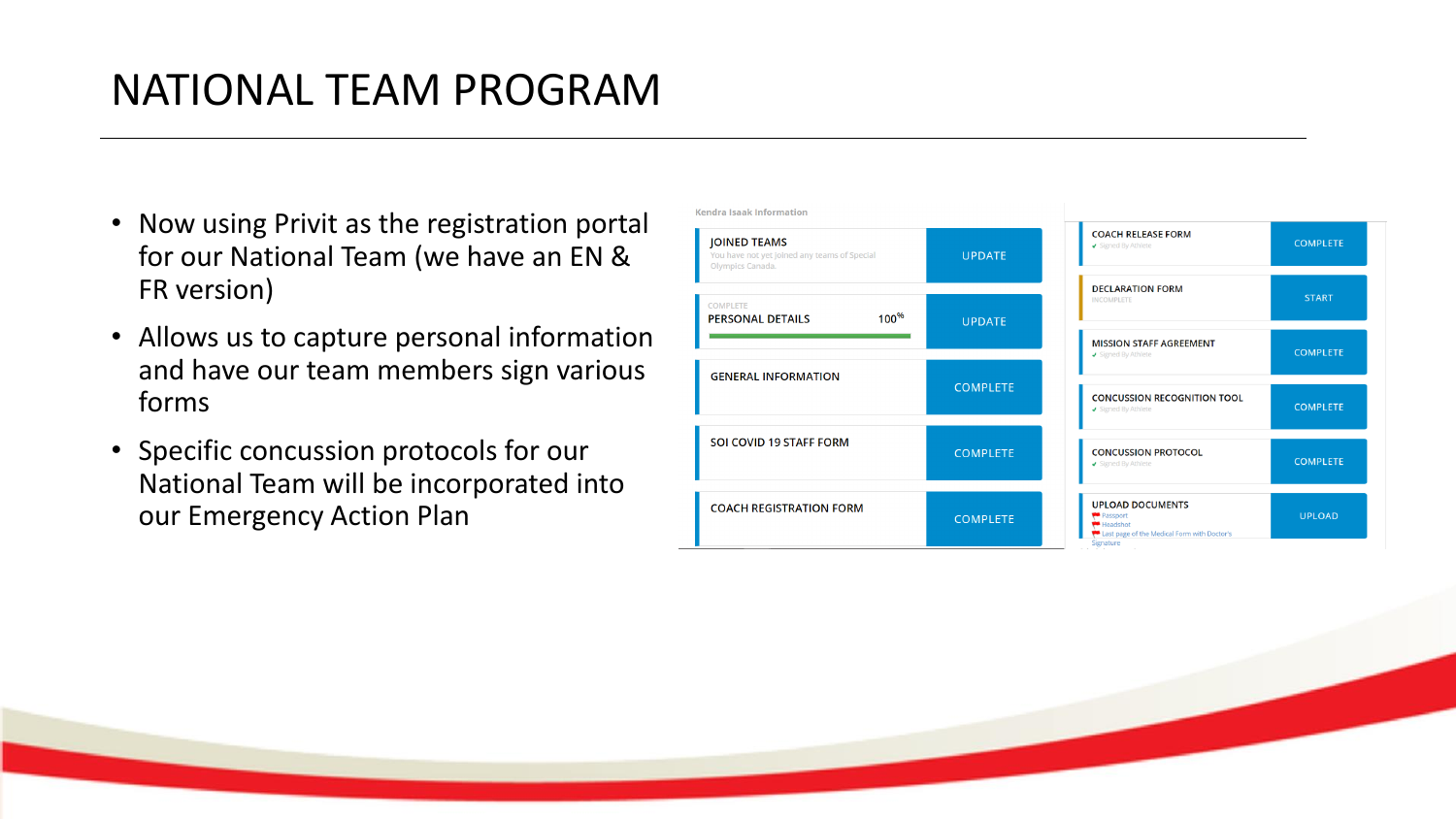# WHAT'S NEXT?

- Currently working with Parachute and the CAC to develop an SO specific Making Headway course
	- Our Chapters told us that coach education was the next priority for us to tackle
- In collaboration with Dr. Nick Reid, from the University of Toronto, developed an evaluation plan that was rolled out last week
	- Surveys deployed to coaches as well as parents/caregivers across the country
	- Gathering feedback on their knowledge and attitudes towards concussions as well as the tools we've created
	- Surveys will be open for 6 weeks
	- Feedback from the surveys will inform what updates/changes we may need to make to our current materials/education and what additional tools might need to be developed